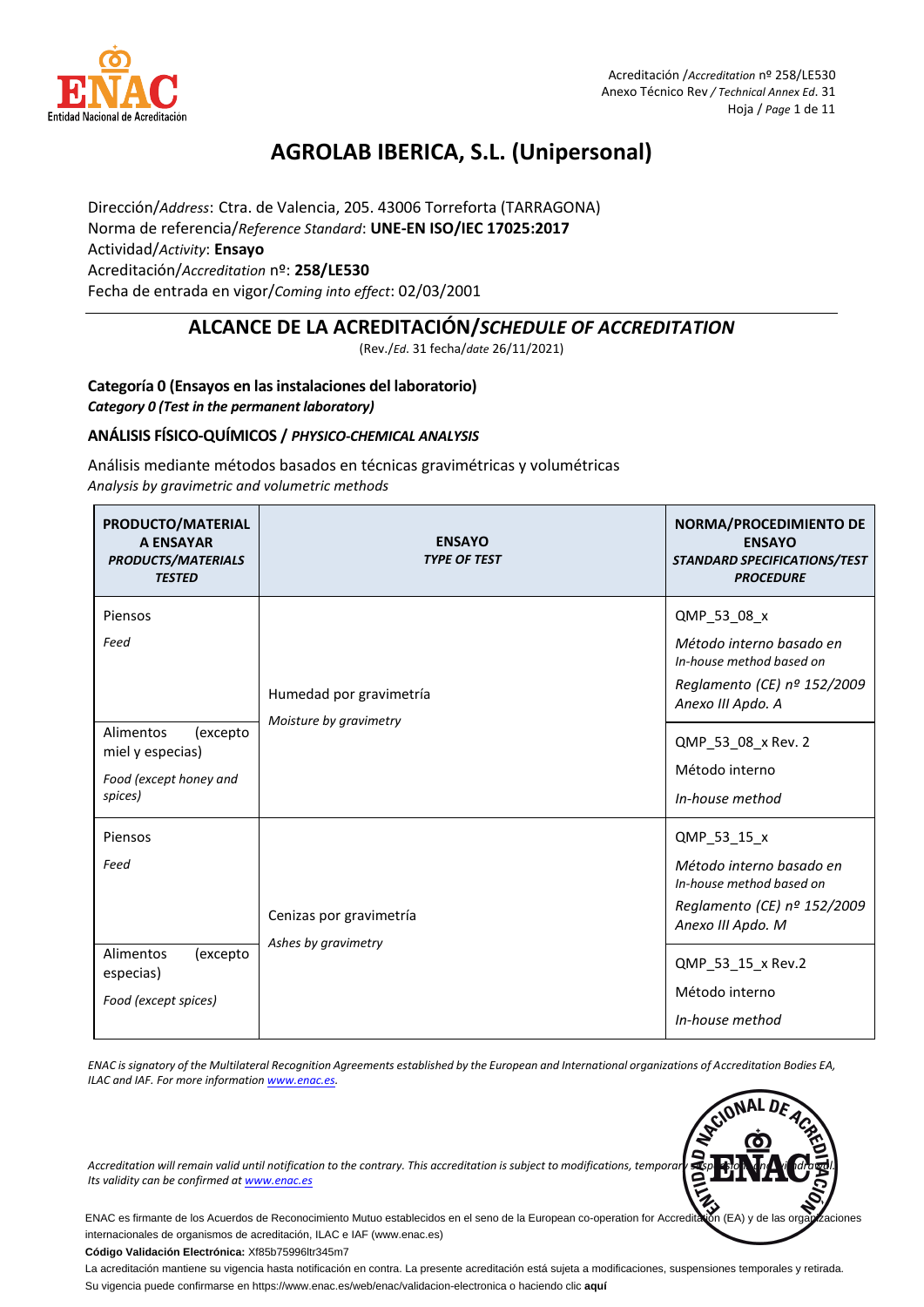

| PRODUCTO/MATERIAL<br><b>A ENSAYAR</b><br><b>PRODUCTS/MATERIALS</b><br><b>TESTED</b>        | <b>ENSAYO</b><br><b>TYPE OF TEST</b>                                                                 | NORMA/PROCEDIMIENTO DE<br><b>ENSAYO</b><br>STANDARD SPECIFICATIONS/TEST<br><b>PROCEDURE</b>                                        |
|--------------------------------------------------------------------------------------------|------------------------------------------------------------------------------------------------------|------------------------------------------------------------------------------------------------------------------------------------|
| Piensos<br>Feed                                                                            | Grasa bruta por gravimetría<br>Crude fat by gravimetry                                               | QMP_53_02_x<br>Método interno basado en<br>In-house method based on<br>Reglamento (CE) nº 152/2009<br>Anexo III Apdo. H            |
| (excepto<br>Alimentos<br>especias)<br>Food (except spices)                                 |                                                                                                      | QMP_53_02_x Rev.2<br>Método interno<br>In-house method                                                                             |
| Piensos<br>Feed                                                                            | Proteína por volumetría (método Kjeldahl)<br>Protein by titration method (Kjeldahl method)           | QMP_53_06_x<br>Método interno basado en<br>In-house method based on<br>Reglamento (CE) nº 152/2009<br>Anexo III Apdo. C            |
| Alimentos<br>(excepto<br>especias)<br>Food (except spices)                                 |                                                                                                      | QMP_53_06_x<br>Método interno basado en<br>In-house method based on<br>ISO 1871                                                    |
| Piensos<br>Feed                                                                            | Azúcares reductores y azúcares totales mediante volumetría<br>Reducing and total sugars by titration | QMP_504_Al_53_16_x.doc<br>Método interno basado en<br>In-house method based on<br>Reglamento (CE) nº 152/2009<br>Anexo III Apdo. J |
| Cereales<br>Harina de cereal y<br>derivados<br>Cereals<br>Cereal Flours and<br>derivatives |                                                                                                      | QMP_504_Al_53_16_x.doc<br>Método interno basado en<br>In-house method based on<br><b>UNE 34199</b>                                 |

*Accreditation will remain valid until notification to the contrary. This accreditation is subject to modifications, temporary suspensions and withdrawal. Its validity can be confirmed a[t www.enac.es](http://www.enac.es/)*

**Código Validación Electrónica:** Xf85b75996ltr345m7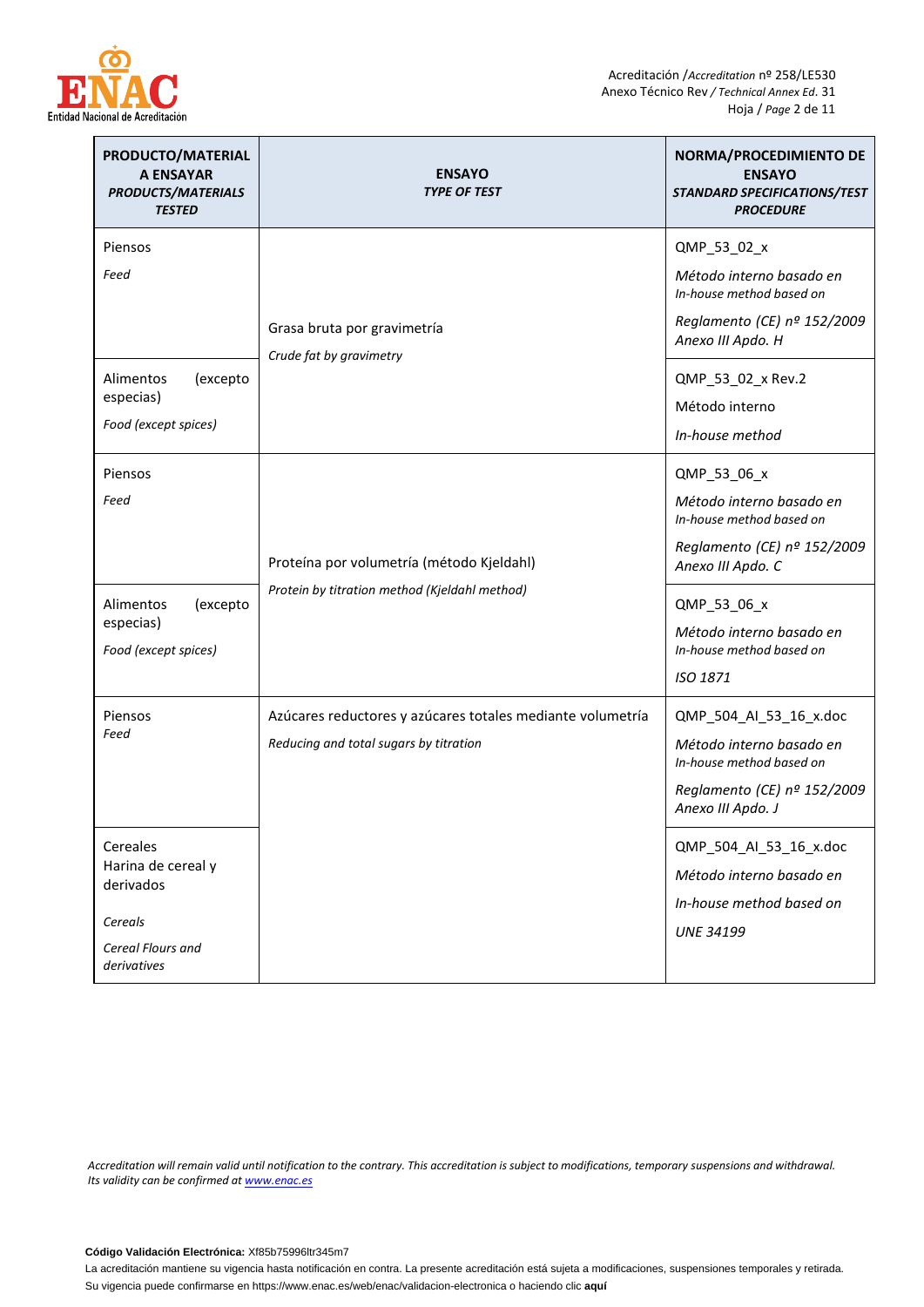

| PRODUCTO/MATERIAL<br><b>A ENSAYAR</b><br><b>PRODUCTS/MATERIALS</b><br><b>TESTED</b>         | <b>ENSAYO</b><br><b>TYPE OF TEST</b>                                                                                                                                               | NORMA/PROCEDIMIENTO DE<br><b>ENSAYO</b><br>STANDARD SPECIFICATIONS/TEST<br><b>PROCEDURE</b>                                        |
|---------------------------------------------------------------------------------------------|------------------------------------------------------------------------------------------------------------------------------------------------------------------------------------|------------------------------------------------------------------------------------------------------------------------------------|
| Piensos<br>Feed                                                                             | Fibra bruta (celulosa bruta) por gravimetría<br>Crude fiber (crude cellulose) by gravimetry                                                                                        | QMP_504_Al_53_04_x.doc<br>Método interno basado en<br>In-house method based on<br>Reglamento (CE) nº 152/2009<br>Anexo III Apdo. I |
|                                                                                             | Fibra Ácido Detergente (FAD) por gravimetría<br>Acid Detergent Fiber (ADF) by gravimetry                                                                                           | QMP_504_Al_53_17_x.doc<br>Método interno basado en<br>In-house method based on<br><b>UNE-EN ISO 13906</b>                          |
| Piensos<br>Feed                                                                             | Fibra Neutro Detergente tratada con amilasa (aFND) por<br>gravimetría<br>Amylase-treated Neutral Detergent Fiber (aNDF) by gravimetry                                              | QMP_504_Al_53_18_x.doc<br>Método interno basado en<br>In-house method based on<br><b>UNE-EN ISO 16472</b>                          |
|                                                                                             | Lignina Ácido Detergente (LAD) por gravimetría<br>Acid Detergent Lignin (ADL) by gravimetry                                                                                        | QMP_504_Al_53_19_x.doc<br>Método interno basado en<br>In-house method based on<br><b>UNE-EN ISO 13906</b>                          |
| Cereales<br>Harinas de cereal y<br>derivados<br>Cereals<br>Cereal flours and<br>derivatives | Fibra alimentaria (fracciones de alto peso molecular) por<br>método enzimático-gravimétrico<br>Dietary fiber (high molecular weight fractions) by enzymatic-<br>gravimetric method | QMP_504_Al_53_05_x.doc<br>Método interno basado en<br>In-house method based on<br>AOAC 991.43                                      |

# Análisis mediante métodos basados en técnicas ópticas

*Analysis by optical techniques* 

| PRODUCTO/MATERIAL<br>A ENSAYAR<br><b>PRODUCTS/MATERIALS</b><br><b>TESTED</b> | <b>ENSAYO</b><br><b>TYPE OF TEST</b> | NORMA/PROCEDIMIENTO DE<br><b>ENSAYO</b><br><b>STANDARD SPECIFICATIONS/TEST</b><br><b>PROCEDURE</b> |
|------------------------------------------------------------------------------|--------------------------------------|----------------------------------------------------------------------------------------------------|
| Piensos                                                                      | Almidón por polarimetría             | QMP 504 AI 53 03 x.doc                                                                             |
| Feed                                                                         | Starch by polarimetry                | Método interno basado en<br>In-house method based on                                               |
|                                                                              |                                      | Reglamento (CE) nº 152/2009<br>Anexo III Apdo. L                                                   |

*Accreditation will remain valid until notification to the contrary. This accreditation is subject to modifications, temporary suspensions and withdrawal. Its validity can be confirmed a[t www.enac.es](http://www.enac.es/)*

#### **Código Validación Electrónica:** Xf85b75996ltr345m7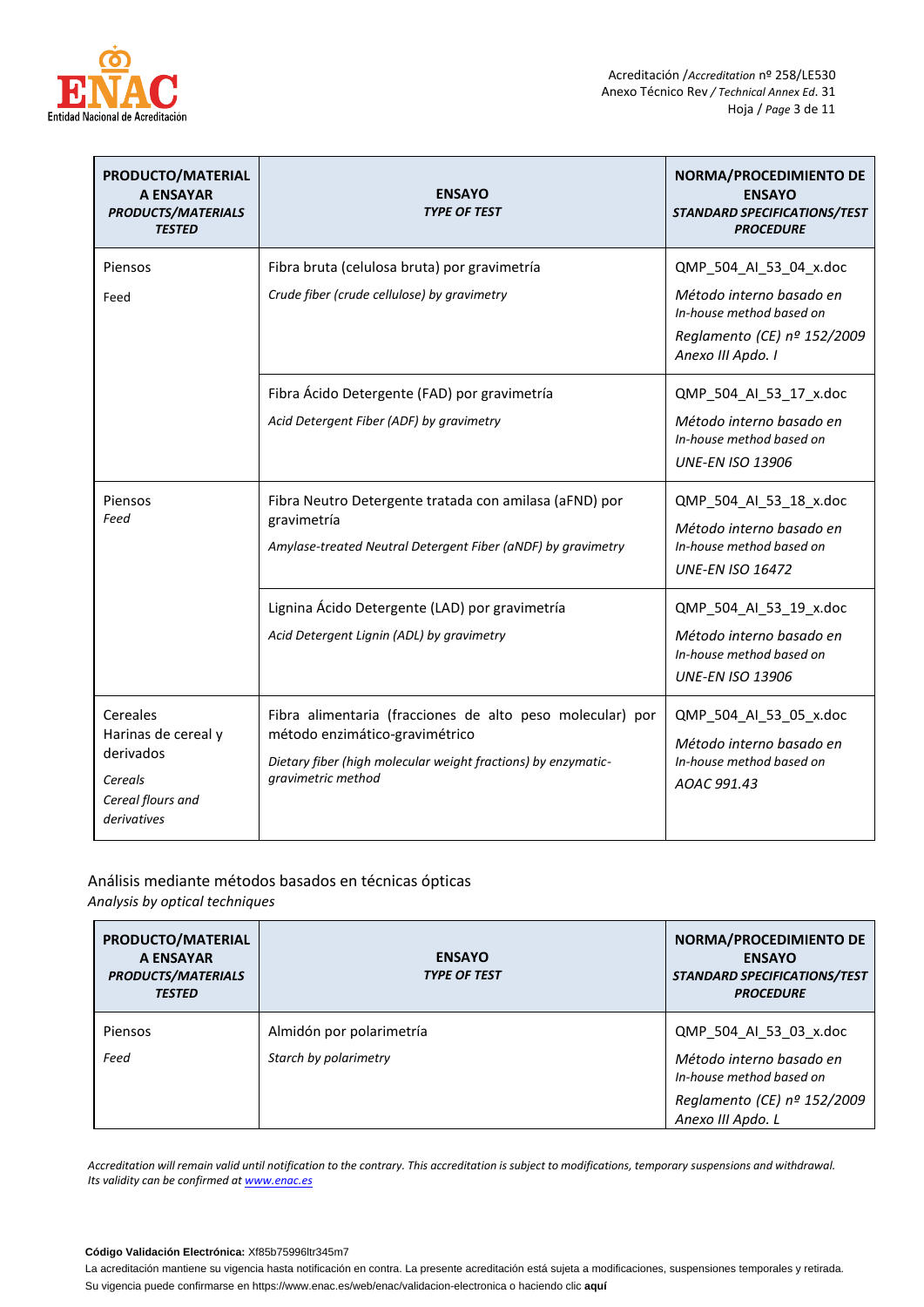

| PRODUCTO/MATERIAL<br>A ENSAYAR<br><b>PRODUCTS/MATERIALS</b><br><b>TESTED</b> | <b>ENSAYO</b><br><b>TYPE OF TEST</b> | NORMA/PROCEDIMIENTO DE<br><b>ENSAYO</b><br><b>STANDARD SPECIFICATIONS/TEST</b><br><b>PROCEDURE</b> |
|------------------------------------------------------------------------------|--------------------------------------|----------------------------------------------------------------------------------------------------|
| Cereales                                                                     |                                      | QMP 504 AI 53 03 x.doc                                                                             |
| Harinas de cereal y                                                          |                                      |                                                                                                    |
| derivados                                                                    |                                      | Método interno basado en                                                                           |
| Cereals                                                                      |                                      | In-house method based on                                                                           |
| Cereal Flours and<br>derivatives                                             |                                      | <b>UNE-EN ISO 10520</b>                                                                            |

## Análisis físico-químicos

*Physico-chemical analysis* 

| PRODUCTO/MATERIAL<br>A ENSAYAR<br><b>PRODUCTS/MATERIALS</b><br><b>TESTED</b>                | <b>ENSAYO</b><br><b>TYPE OF TEST</b>                                                                                                                       | NORMA/PROCEDIMIENTO DE<br><b>ENSAYO</b><br>STANDARD SPECIFICATIONS/TEST<br><b>PROCEDURE</b>                 |
|---------------------------------------------------------------------------------------------|------------------------------------------------------------------------------------------------------------------------------------------------------------|-------------------------------------------------------------------------------------------------------------|
| Piensos<br>Feed                                                                             | Proteína por combustión y detector de conductividad<br>térmica (método Dumas)<br>Protein by combustion and thermal conductivity detector (Dumas<br>method) | QMP_504_AI_53_01_x.doc<br>Método interno basado en<br>In-house method based on<br><b>UNE-EN ISO 16634-1</b> |
| Cereales<br>Harinas de cereal y<br>derivados<br>Cereals<br>Cereal flours and<br>derivatives |                                                                                                                                                            | ISO 16634-2                                                                                                 |

*Accreditation will remain valid until notification to the contrary. This accreditation is subject to modifications, temporary suspensions and withdrawal. Its validity can be confirmed a[t www.enac.es](http://www.enac.es/)*

**Código Validación Electrónica:** Xf85b75996ltr345m7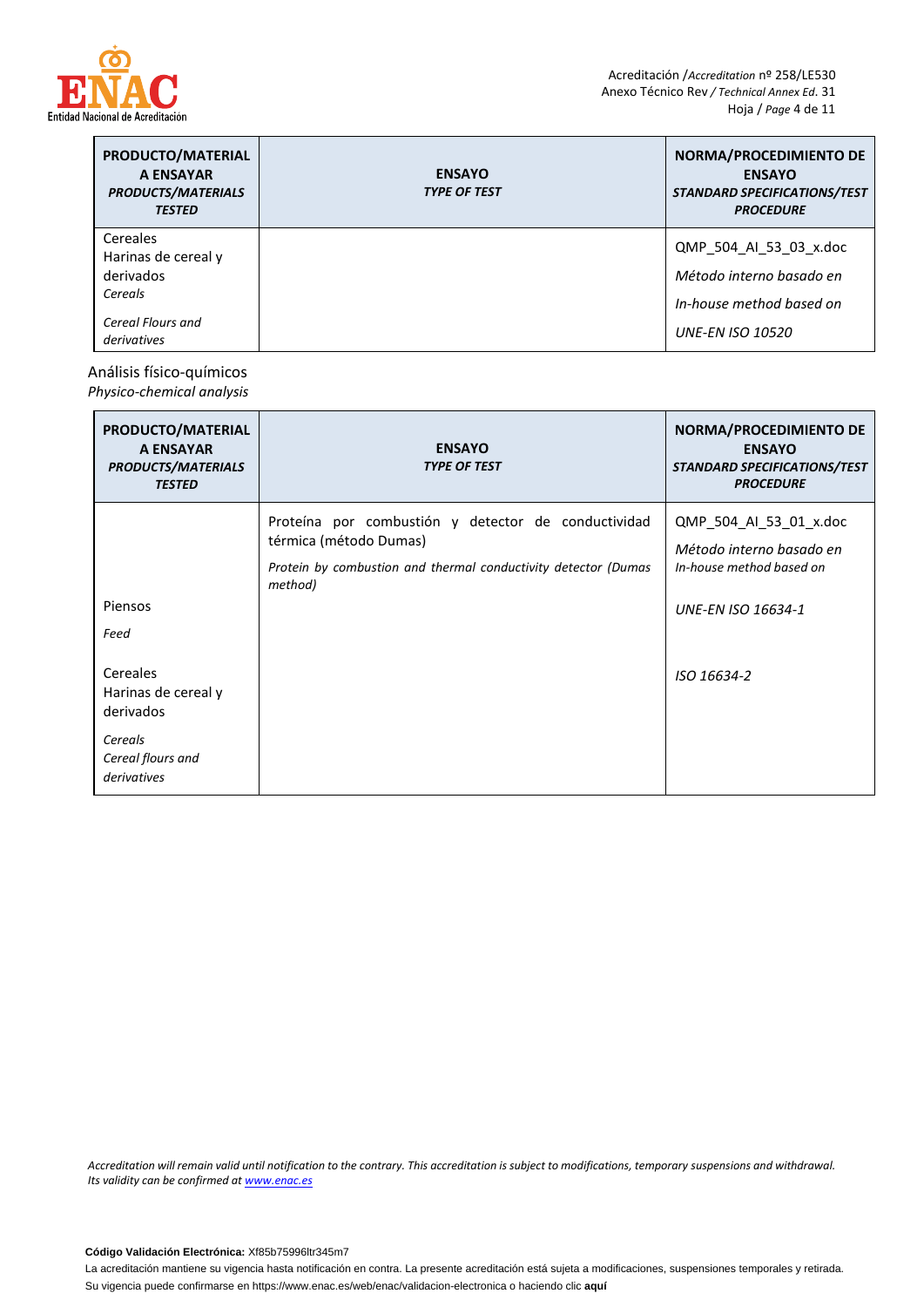

## Análisis mediante métodos basados en técnicas electroanalíticas *Analysis by electroalalytic techniques*

| PRODUCTO/MATERIAL<br>A ENSAYAR<br><b>PRODUCTS/MATERIALS</b><br><b>TESTED</b> | <b>ENSAYO</b><br><b>TYPE OF TEST</b>                                            | NORMA/PROCEDIMIENTO DE<br><b>ENSAYO</b><br><b>STANDARD SPECIFICATIONS/TEST</b><br><b>PROCEDURE</b> |
|------------------------------------------------------------------------------|---------------------------------------------------------------------------------|----------------------------------------------------------------------------------------------------|
| Alimentos<br>Piensos<br>Food<br>Feed                                         | Actividad de agua por electrometría<br>Water activity by electrometric analysis | QMP 504 AI 53 20 x.doc<br>Método interno basado en<br>In-house method based on<br>ISO 18787        |
|                                                                              | pH por potenciometría<br>pH by potenciometry<br>(2-10 unidades de pH/pH units)  | QMP 53 27 x<br>Método interno basado en<br>In-house method based on<br>AOAC 981.12                 |

## Análisis mediante métodos basados en técnicas de cromatografía líquida *Analysis b*y *Liquid chromatography techniques*

| PRODUCTO/MATERIAL<br><b>A ENSAYAR</b><br><b>PRODUCTS/MATERIALS</b><br><b>TESTED</b>                                                 | <b>ENSAYO</b><br><b>TYPE OF TEST</b>                                                                                                                                                                                                                                                                             | NORMA/PROCEDIMIENTO DE<br><b>ENSAYO</b><br>STANDARD SPECIFICATIONS/TEST<br><b>PROCEDURE</b>                                                                                                                                       |
|-------------------------------------------------------------------------------------------------------------------------------------|------------------------------------------------------------------------------------------------------------------------------------------------------------------------------------------------------------------------------------------------------------------------------------------------------------------|-----------------------------------------------------------------------------------------------------------------------------------------------------------------------------------------------------------------------------------|
| Piensos<br>Frutos secos<br>Cereales<br>Harinas de cereal y<br>derivados<br>Feed<br>Dried fruit<br>Cereals flours and<br>derivatives | Aflatoxinas (B <sub>1</sub> , B <sub>2</sub> , G <sub>1</sub> , G <sub>2</sub> y totales) por cromatografía líquida<br>con detector de fluorescencia (HPLC-FLD)<br>Aflatoxins ( $B_1$ , $B_2$ , $G_1$ , $G_2$ and total) by liquid chromatography with<br>fluorescence detector (HPLC-FLD)<br>$(≥ 0,5 \mu g/kg)$ | QMP_504_AI_52_03_x.doc<br>Método interno conforme a<br>In-house method according to<br>Reglamento (CE) $n2$ 401/2006 y<br>sus posteriores modificaciones<br>Regulation (CE) $n^{\circ}$ 401/2006 and<br>its subsequent amendments |
| Cereales<br>Harinas de cereal y<br>derivados<br>Cereals<br>Cereal flours and<br>derivatives                                         | Ocratoxina A por cromatografía líquida con detector de<br>fluorescencia (HPLC-FLD)<br>Ochratoxin A by liquid chromatography liquid chromatography<br>with fluorescence detector (HPLC-FLD)<br>$(≥ 0,25 \mu g/kg)$                                                                                                | QMP_504_AI_52_12_x.doc<br>Método interno conforme a<br>In-house method according to<br>Reglamento (CE) nº 401/2006 y<br>sus posteriores modificaciones<br>Regulation (CE) $n^{\circ}$ 401/2006 and<br>its subsequent amendments   |

*Accreditation will remain valid until notification to the contrary. This accreditation is subject to modifications, temporary suspensions and withdrawal. Its validity can be confirmed a[t www.enac.es](http://www.enac.es/)*

#### **Código Validación Electrónica:** Xf85b75996ltr345m7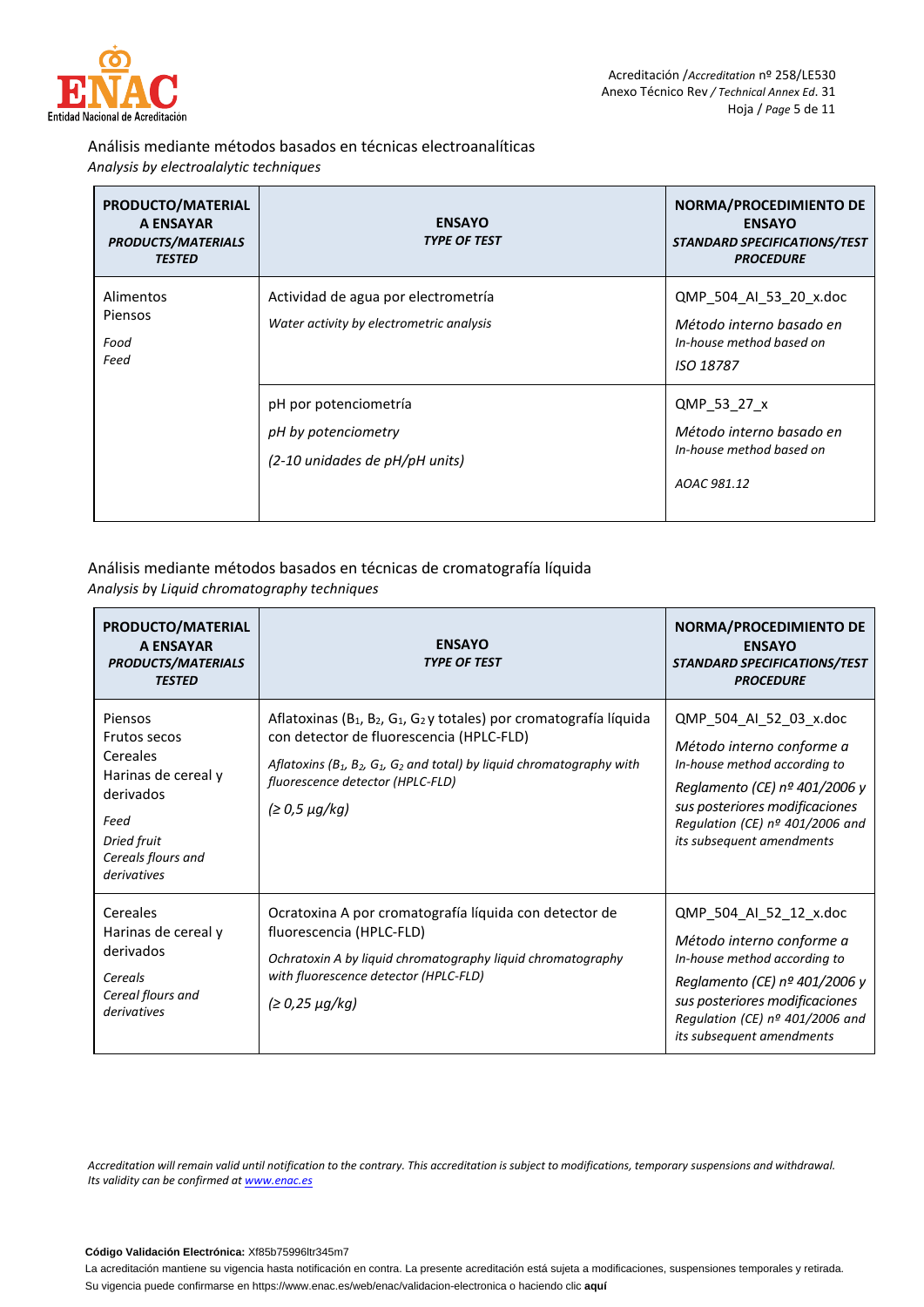

| PRODUCTO/MATERIAL<br><b>A ENSAYAR</b><br><b>PRODUCTS/MATERIALS</b><br><b>TESTED</b>                                                                                                                    | <b>ENSAYO</b><br><b>TYPE OF TEST</b>                                                                                                                                                                                                                                                                                         | NORMA/PROCEDIMIENTO DE<br><b>ENSAYO</b><br>STANDARD SPECIFICATIONS/TEST<br><b>PROCEDURE</b>                                                                                                                            |
|--------------------------------------------------------------------------------------------------------------------------------------------------------------------------------------------------------|------------------------------------------------------------------------------------------------------------------------------------------------------------------------------------------------------------------------------------------------------------------------------------------------------------------------------|------------------------------------------------------------------------------------------------------------------------------------------------------------------------------------------------------------------------|
| Piensos<br>Frutos secos<br>Cereales<br>Harinas de cereal y<br>derivados (excepto<br>alimentación infantil)<br>Feed<br>Dried fruit<br>Cereals<br>Cereal flours and<br>derivatives (except baby<br>food) | Aflatoxinas (B <sub>1</sub> , B <sub>2</sub> , G <sub>1</sub> , G <sub>2</sub> y totales) por cromatografía líquida<br>con detector espectrometría de masas (LC-MS/MS)<br>Aflatoxins ( $B_1$ , $B_2$ , $G_1$ , $G_2$ and total) by liquid chromatography with<br>mass spectrometer detector (LC-MS/MS)<br>$(≥ 0,5 \mu g/kg)$ | QMP_504_AI_52_04_x.doc<br>Método interno conforme a<br>In-house method according to<br>Reglamento (CE) nº 401/2006 y<br>sus posteriores modificaciones<br>Regulation (CE) nº 401/2006 and<br>its subsequent amendments |
| Piensos<br><b>Frutos secos</b><br>Cereales<br>Harinas de cereal y<br>derivados<br>Feed<br>Dried fruit<br>Cereals<br>Cereal flours and<br>derivatives                                                   | Ocratoxina A por cromatografía líquida con detector de<br>espectrometría de masas (LC-MS/MS)<br>Ochratoxin A by liquid chromatography with mass spectrometer<br>detector (LC-MS/MS)<br>$(≥ 0,5 \mu g/kg)$                                                                                                                    | QMP_504_Al_52_04_x.doc<br>Método interno conforme a<br>In-house method according to<br>Reglamento (CE) nº 401/2006 y<br>sus posteriores modificaciones<br>Regulation (CE) nº 401/2006 and<br>its subsequent amendments |
| Piensos<br>Cereales<br>espectrometría de masas (LC-MS/MS)<br>Harinas de cereal y<br>derivados<br>detector (LC-MS/MS)<br>Feed<br>$(≥ 10 \mu g/kg)$<br>Cereals<br>Cereal flours and<br>derivatives       | Zearalenona por cromatografía líquida con detector de<br>Zearalenone by liquid chromatography with mass spectrometer                                                                                                                                                                                                         | QMP_504_AI_52_04_x.doc<br>Método interno conforme a<br>In-house method according to<br>Reglamento (CE) nº 401/2006 y<br>sus posteriores modificaciones<br>Regulation (CE) nº 401/2006 and<br>its subsequent amendments |
|                                                                                                                                                                                                        | Deoxynivalenol por cromatografía líquida con detector de<br>espectrometría de masas (LC-MS/MS)<br>Deoxynivalenol by liquid chromatography with mass spectrometer<br>detector (LC-MS/MS)<br>$(≥ 40 \mu g/kg)$                                                                                                                 | QMP_504_Al_52_04_x.doc<br>Método interno conforme a<br>In-house method according to<br>Reglamento (CE) nº 401/2006 y<br>sus posteriores modificaciones<br>Regulation (CE) nº 401/2006 and<br>its subsequent amendments |

*Accreditation will remain valid until notification to the contrary. This accreditation is subject to modifications, temporary suspensions and withdrawal. Its validity can be confirmed a[t www.enac.es](http://www.enac.es/)*

#### **Código Validación Electrónica:** Xf85b75996ltr345m7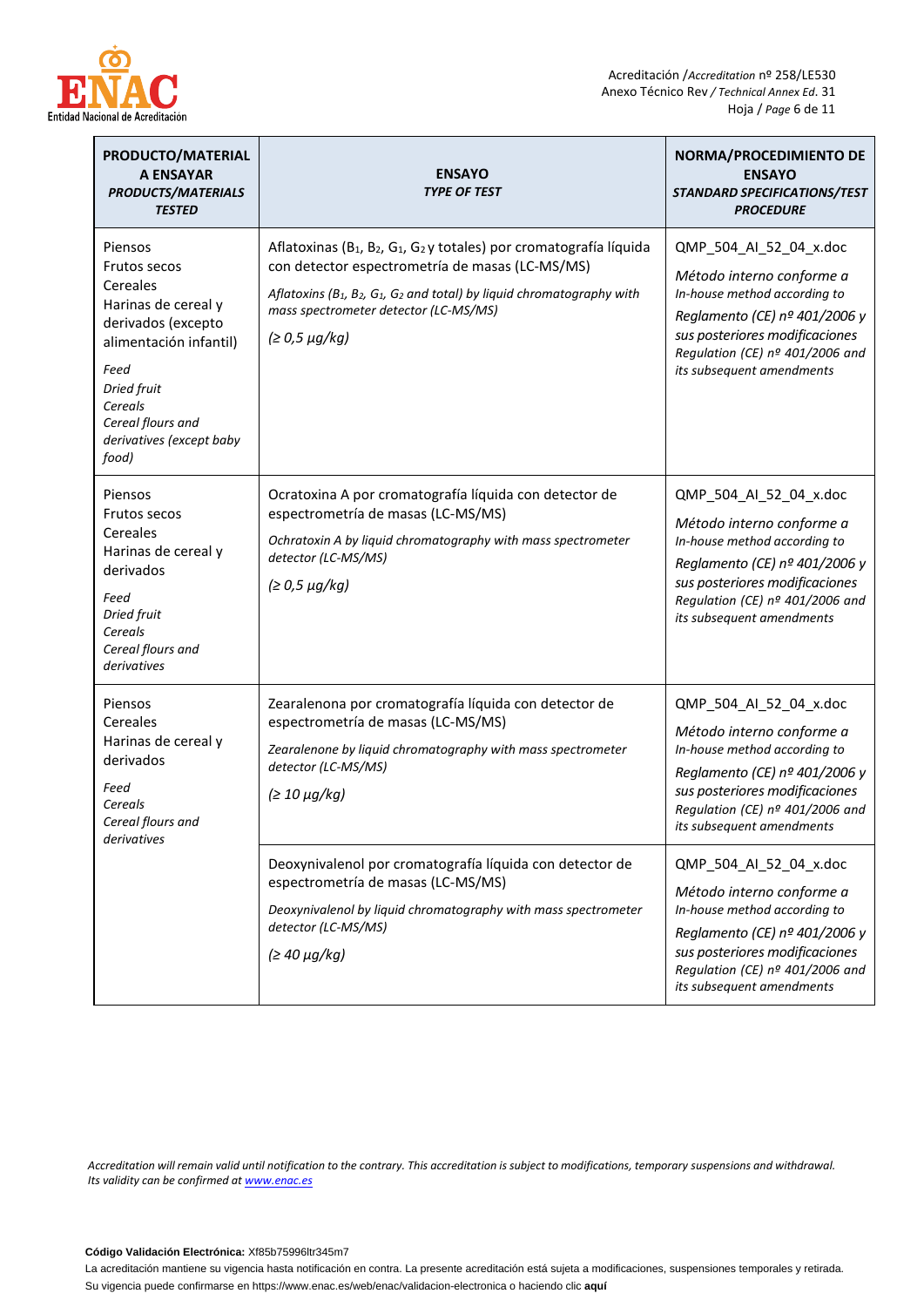

| PRODUCTO/MATERIAL<br><b>A ENSAYAR</b><br><b>PRODUCTS/MATERIALS</b><br><b>TESTED</b>                            | <b>ENSAYO</b><br><b>TYPE OF TEST</b>                                                                                                                                                                                                                                                                                                                         | NORMA/PROCEDIMIENTO DE<br><b>ENSAYO</b><br><b>STANDARD SPECIFICATIONS/TEST</b><br><b>PROCEDURE</b>                                                                                                                       |
|----------------------------------------------------------------------------------------------------------------|--------------------------------------------------------------------------------------------------------------------------------------------------------------------------------------------------------------------------------------------------------------------------------------------------------------------------------------------------------------|--------------------------------------------------------------------------------------------------------------------------------------------------------------------------------------------------------------------------|
| Piensos<br>Cereales<br>Harinas de cereal y<br>derivados<br>Feed<br>Cereals<br>Cereal flours and<br>derivatives | Toxinas T-2, HT-2 y totales por cromatografía líquida con<br>detector de espectrometría de masas (LC-MS/MS)<br>Toxins T-2, HT-2 and total toxins by liquid chromatography with<br>mass spectrometer detector (LC-MS/MS)<br>(≥ 10 µg/kg) T-2<br>$(≥ 10 \mu g/kg)$ HT-2                                                                                        | QMP 504 AI 52 04 x.doc<br>Método interno conforme a<br>In-house method according to<br>Reglamento (CE) $no$ 401/2006 y<br>sus posteriores modificaciones<br>Regulation (CE) nº 401/2006 and<br>its subsequent amendments |
|                                                                                                                | Fumonisinas B <sub>1</sub> , B <sub>2</sub> y totales por cromatografía líquida con<br>detector de espectrometría de masas (LC-MS/MS)<br>Fumonisines $B_1$ , $B_2$ and total fumonisins by liquid chromatography<br>with mass spectrometer detector (LC-MS/MS)<br>$(≥ 20 \mu g/kg)$ Fumonisina B <sub>1</sub><br>$(≥ 20 \mu g/kg)$ Fumonisina B <sub>2</sub> | QMP 504 AI 52 13 x.doc<br>Método interno conforme a<br>In-house method according to<br>Reglamento (CE) $n2$ 401/2006 y<br>sus posteriores modificaciones<br>Regulation (CE) nº 401/2006 and<br>its subsequent amendments |

*Accreditation will remain valid until notification to the contrary. This accreditation is subject to modifications, temporary suspensions and withdrawal. Its validity can be confirmed a[t www.enac.es](http://www.enac.es/)*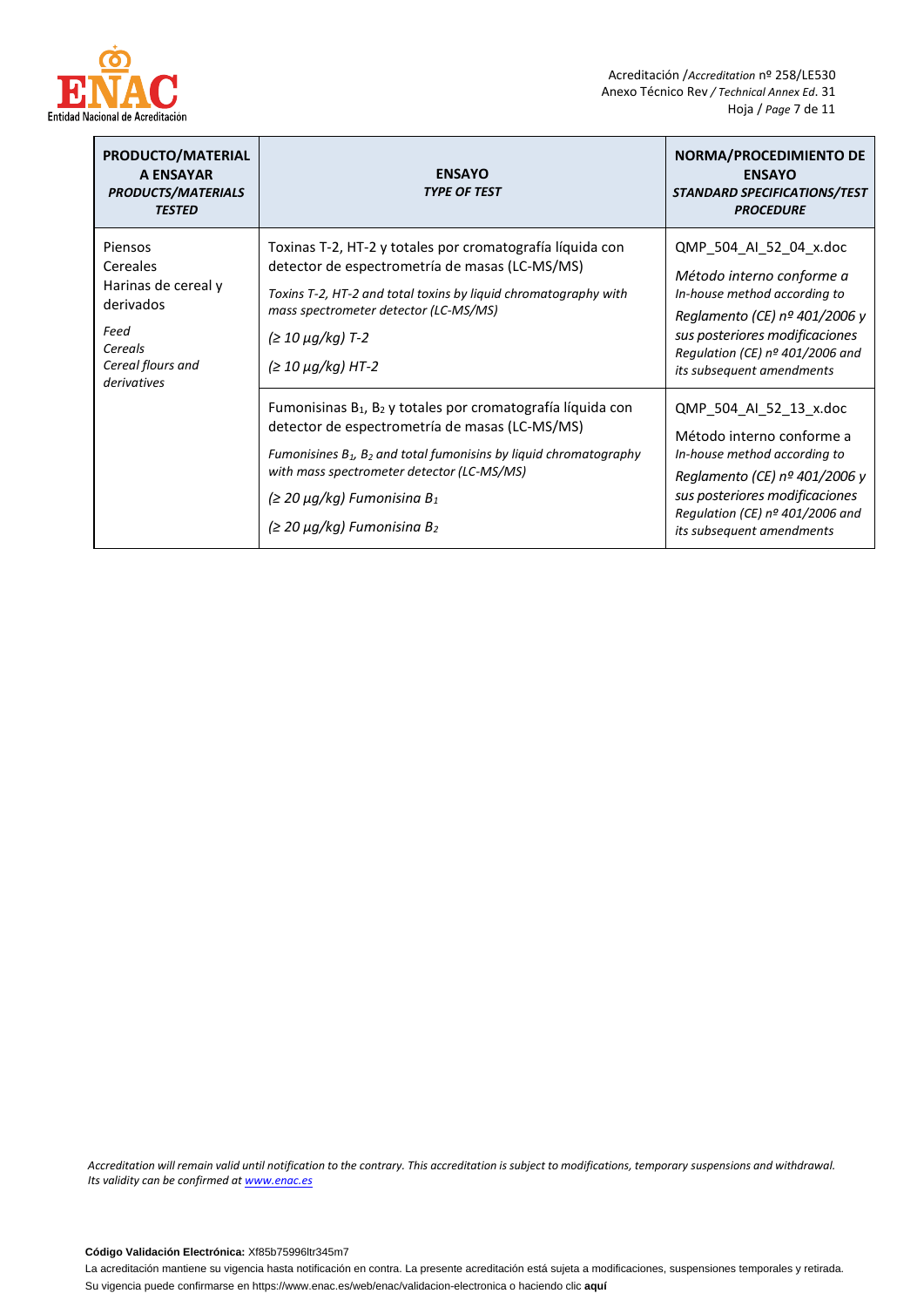

### Análisis mediante métodos basados en técnicas de cromatografía de gases *Analysis by gas chromatography techniques*

| PRODUCTO/MATERIAL<br>A ENSAYAR<br><b>PRODUCTS/MATERIALS</b><br><b>TESTED</b> | <b>ENSAYO</b><br><b>TYPE OF TEST</b>                                                                                                                                                                                                                                                                                                                                                                                                                                                                                                                                                                                                                                                                                                                                                                                                                             |                                                                                                                                                                                                                                                                                                                                                                                                                                                                                                                                                                                                                                                                                                                                                                                           | NORMA/PROCEDIMIENTO DE<br><b>ENSAYO</b><br>STANDARD SPECIFICATIONS/TEST<br><b>PROCEDURE</b> |
|------------------------------------------------------------------------------|------------------------------------------------------------------------------------------------------------------------------------------------------------------------------------------------------------------------------------------------------------------------------------------------------------------------------------------------------------------------------------------------------------------------------------------------------------------------------------------------------------------------------------------------------------------------------------------------------------------------------------------------------------------------------------------------------------------------------------------------------------------------------------------------------------------------------------------------------------------|-------------------------------------------------------------------------------------------------------------------------------------------------------------------------------------------------------------------------------------------------------------------------------------------------------------------------------------------------------------------------------------------------------------------------------------------------------------------------------------------------------------------------------------------------------------------------------------------------------------------------------------------------------------------------------------------------------------------------------------------------------------------------------------------|---------------------------------------------------------------------------------------------|
| Cereales<br>Harinas de cereal<br>Pan<br>Galletas                             | Composición de ácidos grasos por cromatografía de gases con<br>detector de ionización de llama (GC-FID)<br>Fatty acid relative composition by gas chromatography with flame<br>ionization detector (GC-FID)                                                                                                                                                                                                                                                                                                                                                                                                                                                                                                                                                                                                                                                      |                                                                                                                                                                                                                                                                                                                                                                                                                                                                                                                                                                                                                                                                                                                                                                                           | QMP_52_06_x Rev. 09<br>Método interno<br>In-house method                                    |
| Cereals<br>Cereal flours<br><b>Bread</b><br>Cookies                          | Ácido Caprílico<br>Ácido Cáprico<br>Ácido Láurico<br>Ácido Mirístico<br>Ácido Miristoleico<br>Ácido Pentadecanoico<br>Ácido Palmítico<br>Ácido Palmitoleico trans<br>Ácido Palmitoleico<br>Ácido Margárico<br>Ácido Margaroleico<br>Ácido Esteárico<br>Ácido Elaídico<br>Ácido Petroselínico<br>Ácido Oleico<br>Ácido Vaccénico cis<br>Ácido Linoleico<br>Ácidos trans-linoleicos<br>Acido Linolénico<br>Ácid gamma Linolénico<br>Ácidos trans-linolénicos<br>Ácido Aráquico<br>Ácido Estearidónico<br>Ácido Gondoico<br>Acido Heneicosanoico<br>Ácido Eicosadienoico<br>Ácido Eicosatrienoico<br>Ácido dihomo-gamma-linolénico<br>Ácido Araquidónico<br>Ácido Behénico<br>Ácido Cetoleico<br>Ácido Erúcico<br>Ácido Eicosapentaenoico<br>Ácido Docosadienoico<br>Ácido Lignocérico<br>Ácido Adrénico<br>Ácido Nervónico<br>Ácido Cupladónico<br>Ácido Cervónico | Caprylic acid<br>Capric acid<br>Lauric acid<br>Myristic acid<br>Myristoleic acid<br>Pentadecanoic acid<br>Palmitic acid<br>trans-Palmitoleic acid<br>Palmitoleic acid<br>Margaric acid<br>Margaroleic acid<br>Stearic acid<br>Elaidic acid<br>Petroselinic acid<br>Oleic acid<br>cis-Vaccenic cis acid<br>Linoleic acid<br>Trans-Linoleic acids<br>Linolenic acid<br>gamma-Linolenic acid<br>Trans-Linolenic acids<br>Arachic acid<br>Stearidonic acid<br>Gondoic acid<br>Heneicosanoic acid<br>Eicosadienoic acid<br>Eicosatrienoic acid<br>Dihomo-gamma linolenic Acid<br>Arachidonic acid<br>Behenic acid<br>Cetoleic acid<br>Erucic acid<br>Eicosapentaenoic acid<br>Docosadienoic acid<br>Lignoceric acid<br>Adrenic acid<br>Nervonic acid<br>Docosapentaenoic acid<br>Cervonic acid |                                                                                             |

*Accreditation will remain valid until notification to the contrary. This accreditation is subject to modifications, temporary suspensions and withdrawal. Its validity can be confirmed a[t www.enac.es](http://www.enac.es/)*

#### **Código Validación Electrónica:** Xf85b75996ltr345m7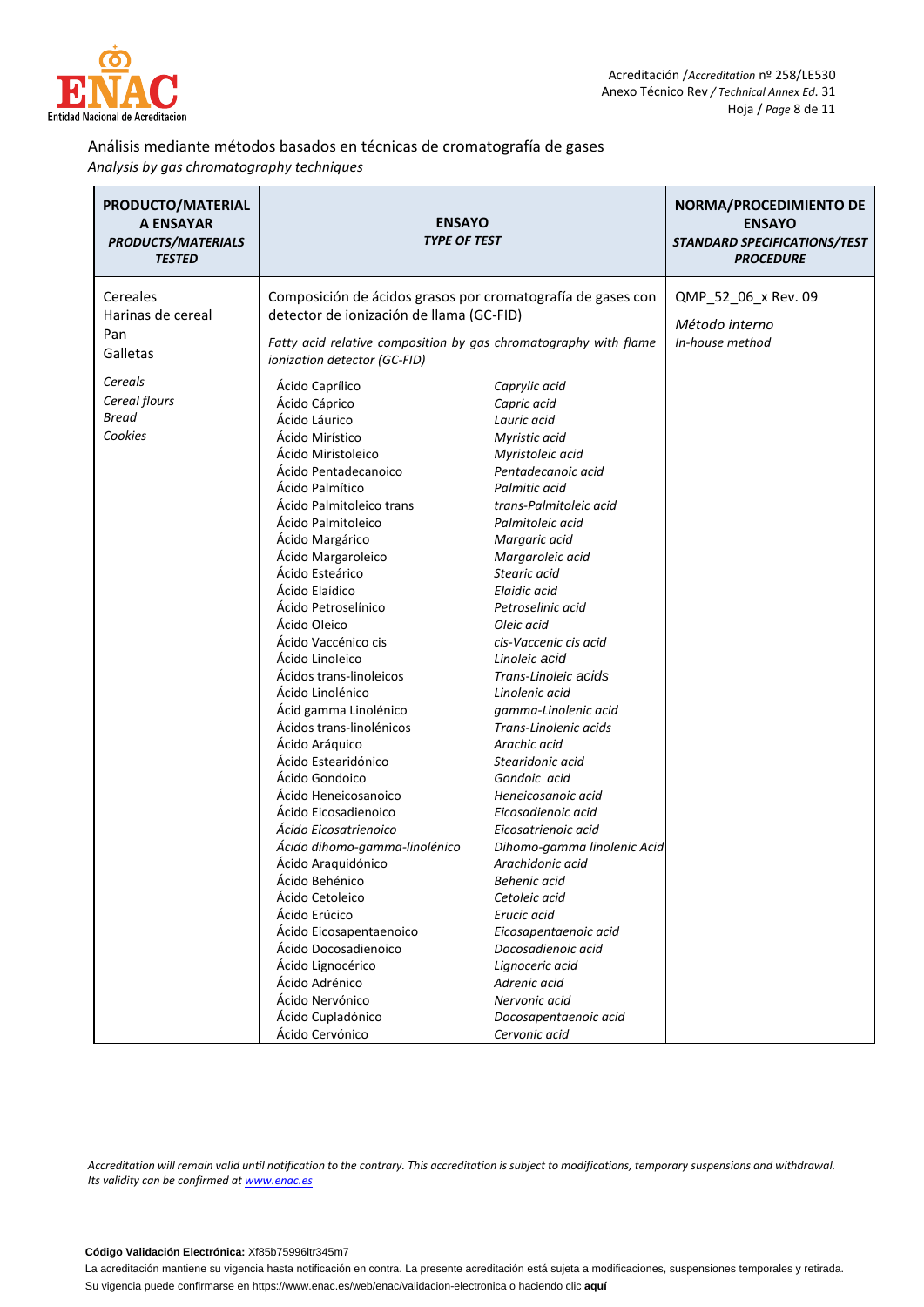

## Análisis mediante métodos basados en técnicas de espectrometría *Analysis by* methods based on spectrometry techniques

| PRODUCTO/MATERIAL<br><b>A ENSAYAR</b><br><b>PRODUCTS/MATERIALS</b><br><b>TESTED</b> | <b>ENSAYO</b><br><b>TYPE OF TEST</b>                                                                                                                                                                                                                                                                                 | NORMA/PROCEDIMIENTO DE<br><b>ENSAYO</b><br>STANDARD SPECIFICATIONS/TEST<br><b>PROCEDURE</b>                                  |
|-------------------------------------------------------------------------------------|----------------------------------------------------------------------------------------------------------------------------------------------------------------------------------------------------------------------------------------------------------------------------------------------------------------------|------------------------------------------------------------------------------------------------------------------------------|
| Alimentos<br>Food<br>Piensos<br>Feed                                                | Mercurio por espectrometría de absorción atómica (vapor frío)<br>Mercury by Cold Vapor Atomic Absorption Spectroscopy (C VAAS)<br>(≥ 0.01 mg/kg)                                                                                                                                                                     | QMP_504_Al_55_01_x.doc<br>Método interno basado en<br>In-house method based on<br><b>UNE-EN 13806</b><br><b>UNE-EN 16277</b> |
| Alimentos<br>Food<br>Piensos<br>Feed                                                | Sodio por espectrometría de emisión atómica con plasma de<br>acoplamiento inductivo (ICP-AES)<br>Sodium by Inductive Coupled Plasma Atomic Emission Spectrometry<br>$(ICP-AES)$<br>(≥ 20 mg/kg)                                                                                                                      | QMP_504_Al_55_14_x.doc<br>Método interno basado en<br>In-house method based on<br><b>UNE-EN 16943</b><br><b>UNE-EN 15621</b> |
| Alimentos<br>Vino<br>Piensos<br>Food<br>Wine<br>Feed                                | Arsénico, cadmio y plomo por espectrometría de masas con<br>plasma de acoplamiento inductivo (ICP-MS)<br>Arsenic, cadmium and lead by Inductive Coupled Plasma<br>Mass Spectrometry (ICP-MS)<br>Arsénico / Arsenic:<br>(≥ 0,010 mg/kg)<br>Cadmio / Cadmium:<br>(≥ 0,0025 mg/kg)<br>Plomo / Lead:<br>(≥ 0,0050 mg/kg) | QMP_504_Al_55_23_x.doc<br>Método interno basado en<br>In-house method based on<br><b>UNE-EN 15763</b>                        |

*Accreditation will remain valid until notification to the contrary. This accreditation is subject to modifications, temporary suspensions and withdrawal. Its validity can be confirmed a[t www.enac.es](http://www.enac.es/)*

#### **Código Validación Electrónica:** Xf85b75996ltr345m7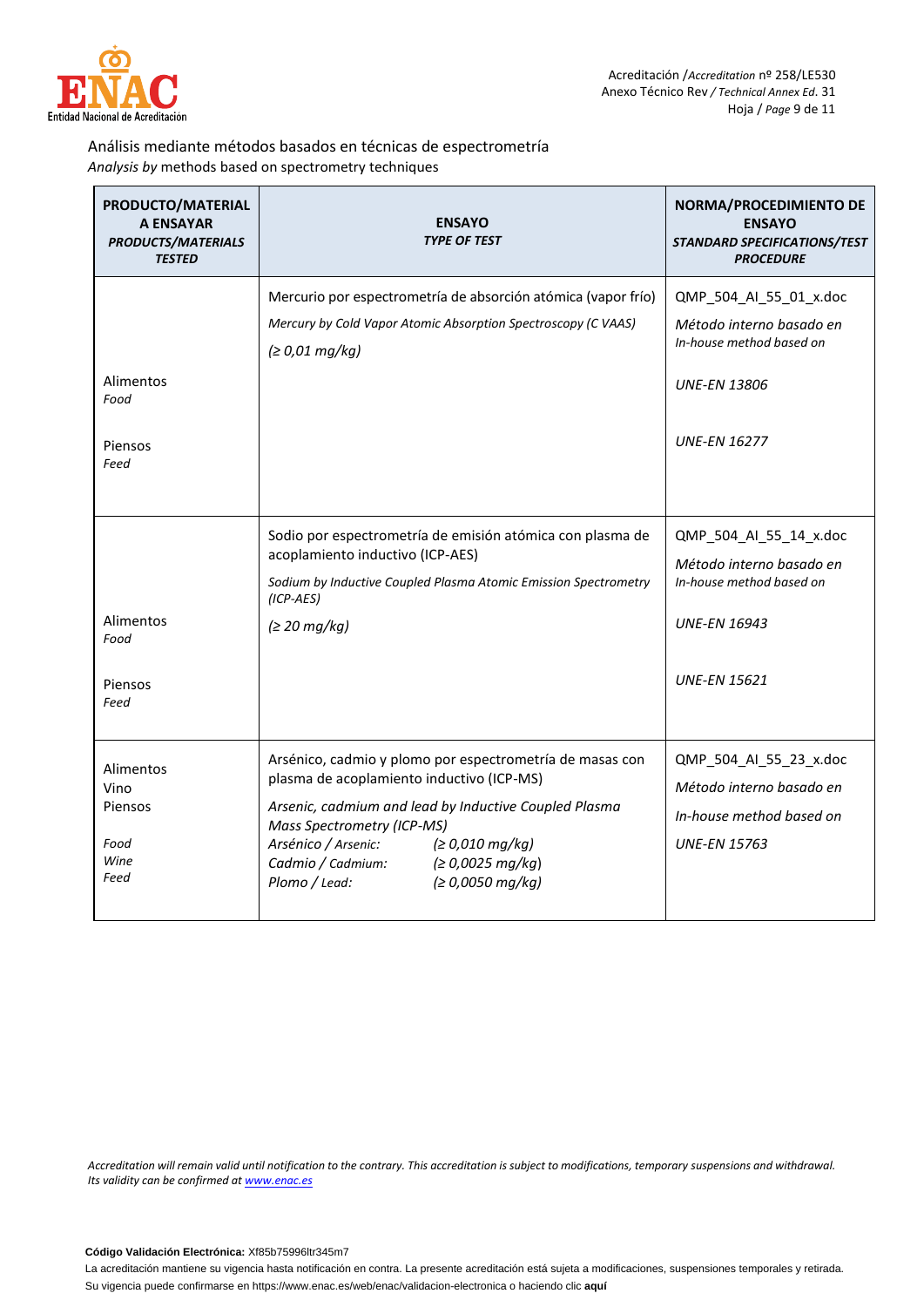

## **ANÁLISIS MICROBIOLÓGICOS/***MICROBIOLOGICAL ANALYSIS*

Análisis mediante métodos basados en técnicas de aislamiento en medio de cultivo *Analysis by methods based on isolation in culture media techniques*

| PRODUCTO/MATERIAL<br><b>A ENSAYAR</b><br><b>PRODUCTS/MATERIALS</b><br><b>TESTED</b>                          | <b>ENSAYO</b><br><b>TYPE OF TEST</b>                                                                                                                            | NORMA/PROCEDIMIENTO DE<br><b>ENSAYO</b><br>STANDARD SPECIFICATIONS/TEST<br><b>PROCEDURE</b>     |
|--------------------------------------------------------------------------------------------------------------|-----------------------------------------------------------------------------------------------------------------------------------------------------------------|-------------------------------------------------------------------------------------------------|
| Alimentos<br>Piensos<br>Food<br>Feed                                                                         | Recuento en placa de microorganismos aerobios a 30 °C<br>Enumeration of aerobic microorganisms at 30 °C                                                         | ISO 4833-1                                                                                      |
|                                                                                                              | Recuento en placa de enterobacterias a 30 °C<br>Enumeration of Enterobacteriaceae at 30 °C                                                                      | ISO 21528-2                                                                                     |
|                                                                                                              | Recuento en placa de Escherichia coli β-glucuronidasa positivo<br>a 44 $^{\circ}$ C<br>Enumeration of Escherichia coli positive $\beta$ -glucuronidase at 44 °C | QMP_51_08_x<br>Método interno basado en<br>In-house method based on<br>ISO 16649-2              |
|                                                                                                              | Recuento en placa de Estafilococos coagulasa positivos a 37 °C<br>Enumeration of coagulase positive Staphylococci at 37 °C                                      | QMP_51_10_x<br>Método interno basado en<br>In-house method based on<br><b>UNE-EN ISO 6888-2</b> |
|                                                                                                              | Recuento en placa de mohos y levaduras a 25 °C<br>Enumeration of molds and yeasts at 25 °C                                                                      | NF V 08-059                                                                                     |
|                                                                                                              | Recuento en placa de coliformes a 30 °C<br>Enumeration of coliforms at 30 °C                                                                                    | <b>ISO 4832</b>                                                                                 |
|                                                                                                              | Recuento en placa de coliformes termotolerantes a 44 °C<br>Enumeration of thermotolerant coliforms at 44 °C                                                     | NF V 08-060                                                                                     |
|                                                                                                              | Detección de Escherichia coli presuntivas<br>Detection of presumptive Escherichia coli                                                                          | ISO 7251                                                                                        |
| Alimentos<br>Piensos<br>Hisopos<br><b>Toallitas</b><br>Esponjas<br>Food<br>Feed<br>Swabs<br>Wipes<br>Sponges | Detección de Salmonella spp.<br>Detection of Salmonella spp.                                                                                                    | ISO 6579-1                                                                                      |
|                                                                                                              | Detección de Listeria monocytogenes<br>Detection of Listeria monocytogenes                                                                                      | QMP_504_AI_51_24_x.doc<br>Método interno basado en<br>In-house method based on<br>ALOA® One Day |

*Accreditation will remain valid until notification to the contrary. This accreditation is subject to modifications, temporary suspensions and withdrawal. Its validity can be confirmed a[t www.enac.es](http://www.enac.es/)*

#### **Código Validación Electrónica:** Xf85b75996ltr345m7